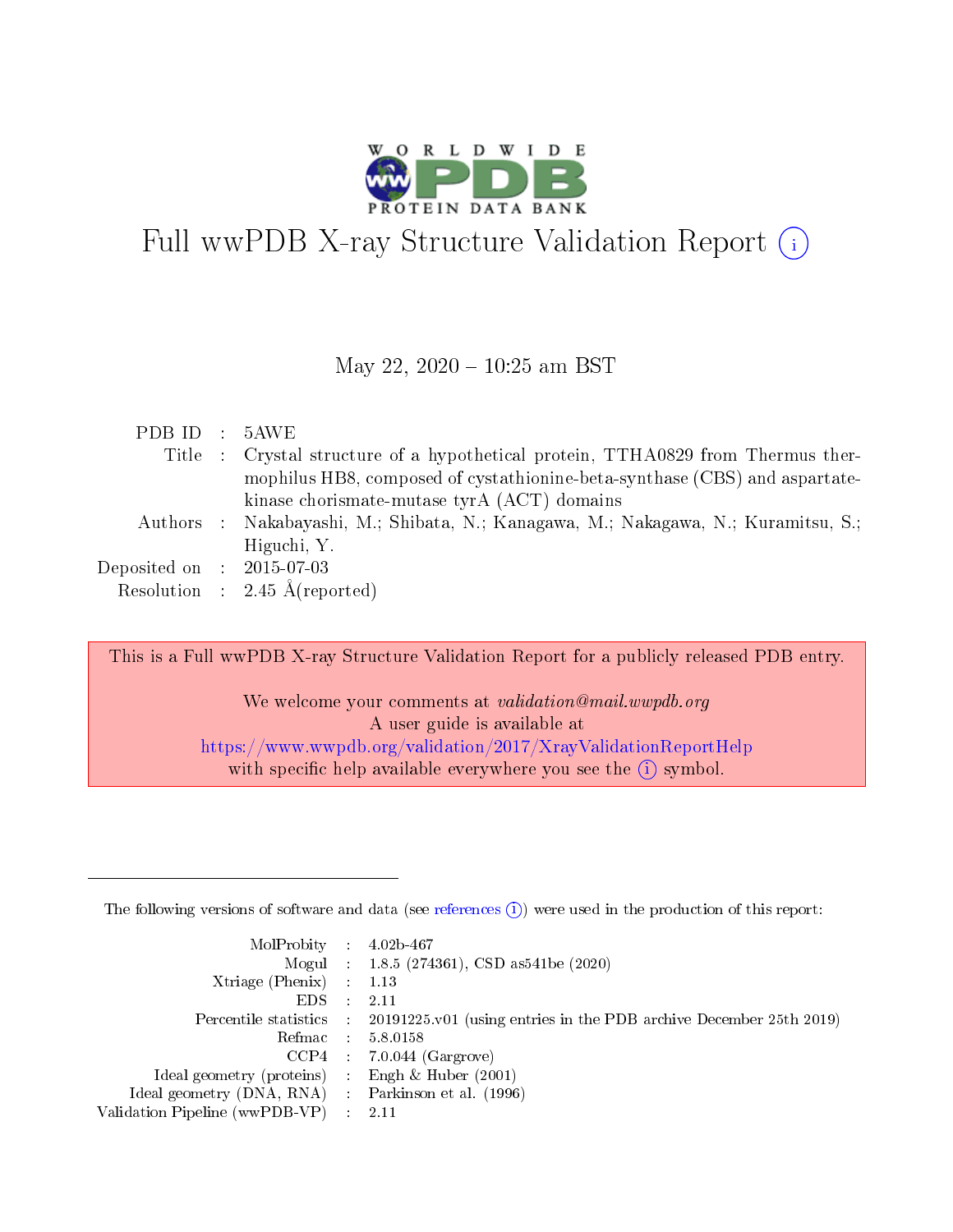# 1 [O](https://www.wwpdb.org/validation/2017/XrayValidationReportHelp#overall_quality)verall quality at a glance  $(i)$

The following experimental techniques were used to determine the structure: X-RAY DIFFRACTION

The reported resolution of this entry is 2.45 Å.

Percentile scores (ranging between 0-100) for global validation metrics of the entry are shown in the following graphic. The table shows the number of entries on which the scores are based.



| Metric                | Whole archive<br>$(\#\mathrm{Entries})$ | <b>Similar resolution</b><br>$(\#\text{Entries},\,\text{resolution}\,\,\text{range}(\textup{\AA}))$ |
|-----------------------|-----------------------------------------|-----------------------------------------------------------------------------------------------------|
| $R_{free}$            | 130704                                  | $1544(2.48-2.44)$                                                                                   |
| Clashscore            | 141614                                  | $1613(2.48-2.44)$                                                                                   |
| Ramachandran outliers | 138981                                  | $1598(2.48-2.44)$                                                                                   |
| Sidechain outliers    | 138945                                  | 1598 (2.48-2.44)                                                                                    |
| RSRZ outliers         | 127900                                  | $1523(2.48-2.44)$                                                                                   |

The table below summarises the geometric issues observed across the polymeric chains and their fit to the electron density. The red, orange, yellow and green segments on the lower bar indicate the fraction of residues that contain outliers for  $>=3, 2, 1$  and 0 types of geometric quality criteria respectively. A grey segment represents the fraction of residues that are not modelled. The numeric value for each fraction is indicated below the corresponding segment, with a dot representing fractions  $\epsilon=5\%$  The upper red bar (where present) indicates the fraction of residues that have poor fit to the electron density. The numeric value is given above the bar.

| Mol       | $\gamma$ hain | Length       | Quality of chain |     |  |
|-----------|---------------|--------------|------------------|-----|--|
| <u>д.</u> | . .           | ን1 ቦ<br>21 U | 62%              | 31% |  |

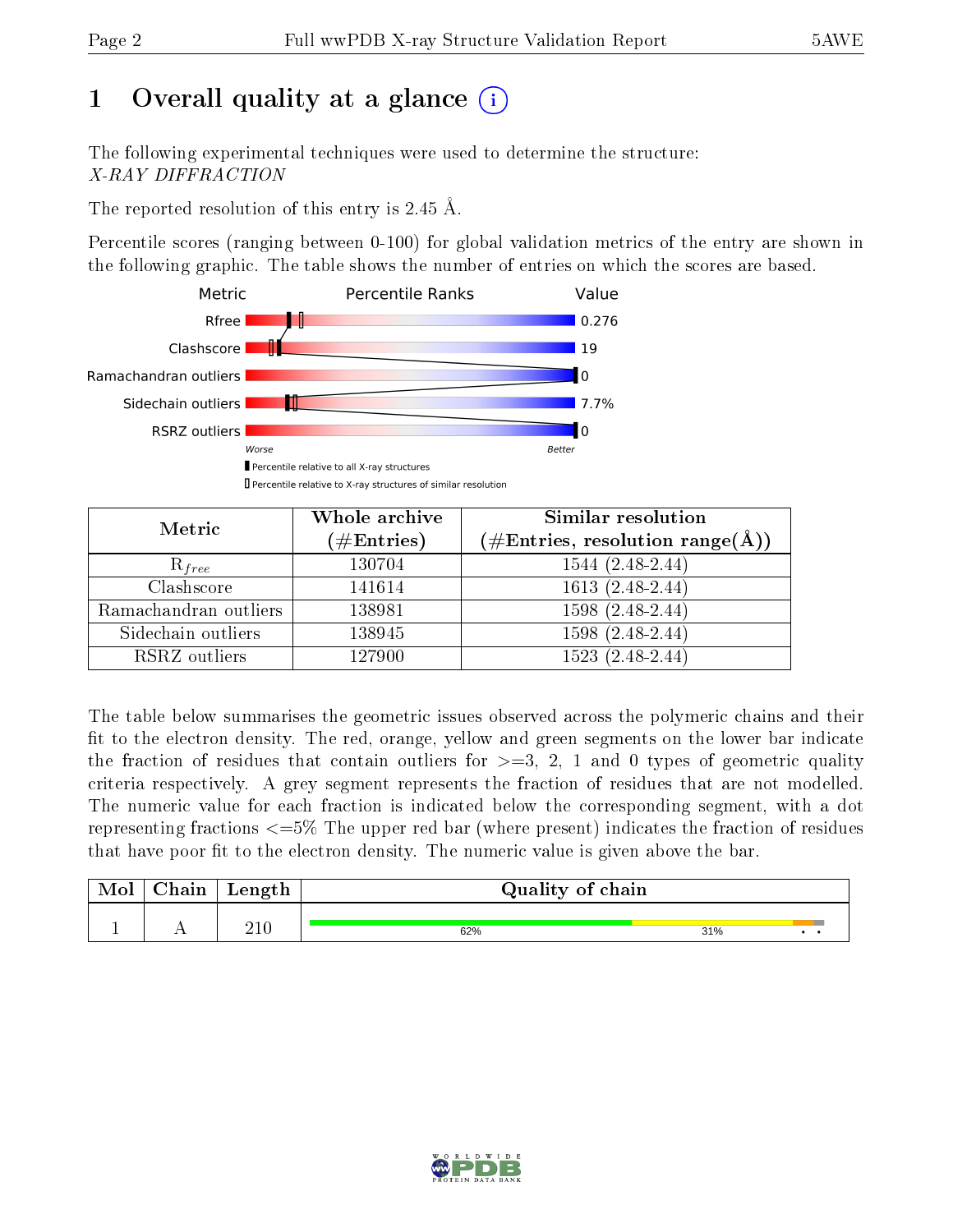# 2 Entry composition (i)

There are 2 unique types of molecules in this entry. The entry contains 1612 atoms, of which 0 are hydrogens and 0 are deuteriums.

In the tables below, the ZeroOcc column contains the number of atoms modelled with zero occupancy, the AltConf column contains the number of residues with at least one atom in alternate conformation and the Trace column contains the number of residues modelled with at most 2 atoms.

Molecule 1 is a protein called Putative acetoin utilization protein, acetoin dehydrogenase.

| Mol | Chain | Residues | Atoms         |     |       | ZeroOcc   AltConf   Trace |  |  |  |
|-----|-------|----------|---------------|-----|-------|---------------------------|--|--|--|
|     |       | 205      | Total<br>1559 | 997 | -272- | 280                       |  |  |  |

• Molecule 2 is water.

|  | Mol   Chain   Residues | Atoms | $\mid$ ZeroOcc $\mid$ AltConf $\mid$ |  |
|--|------------------------|-------|--------------------------------------|--|
|  | $53\,$                 | Total |                                      |  |

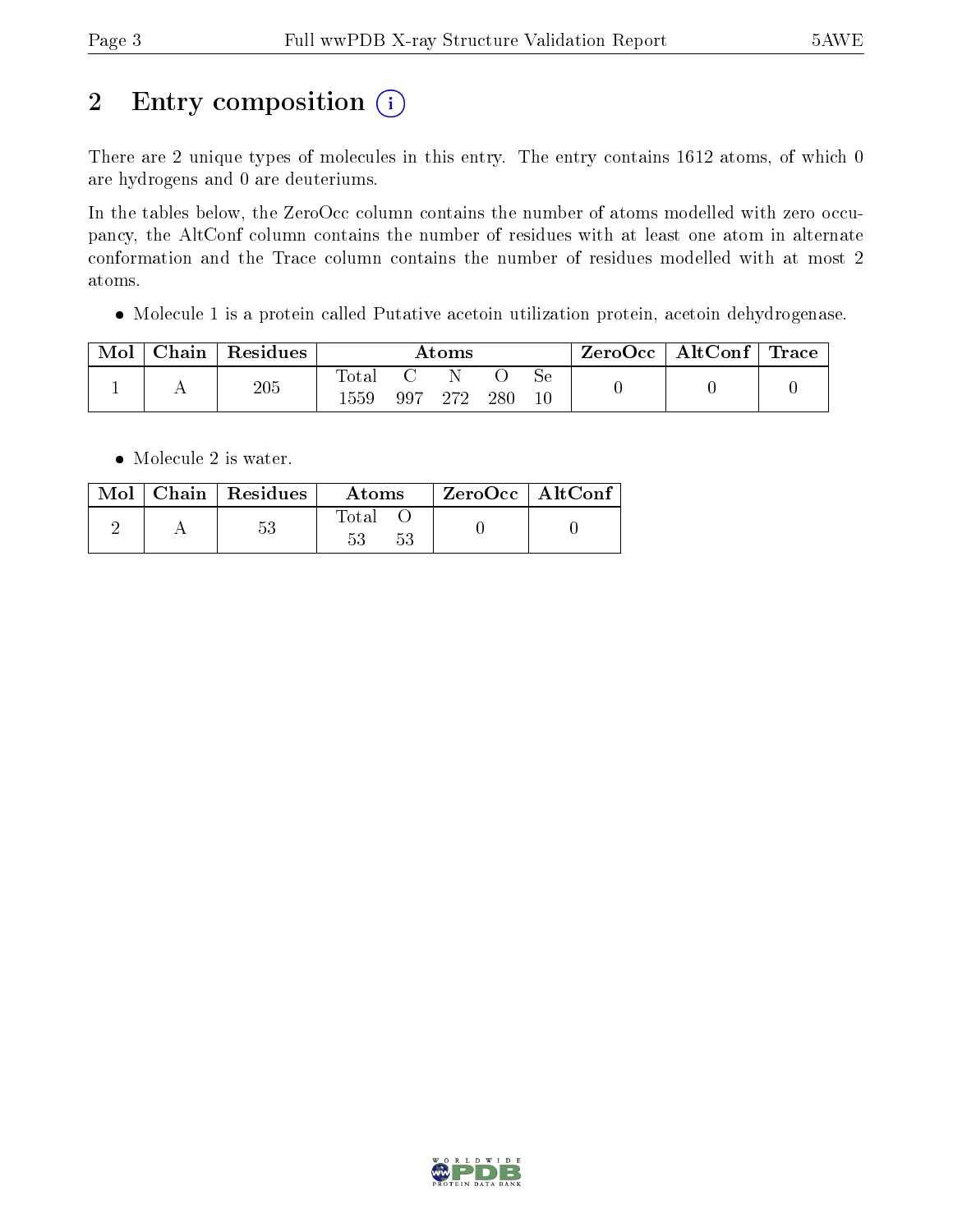# 3 Residue-property plots  $(i)$

These plots are drawn for all protein, RNA and DNA chains in the entry. The first graphic for a chain summarises the proportions of the various outlier classes displayed in the second graphic. The second graphic shows the sequence view annotated by issues in geometry and electron density. Residues are color-coded according to the number of geometric quality criteria for which they contain at least one outlier: green  $= 0$ , yellow  $= 1$ , orange  $= 2$  and red  $= 3$  or more. A red dot above a residue indicates a poor fit to the electron density (RSRZ  $> 2$ ). Stretches of 2 or more consecutive residues without any outlier are shown as a green connector. Residues present in the sample, but not in the model, are shown in grey.

• Molecule 1: Putative acetoin utilization protein, acetoin dehydrogenase



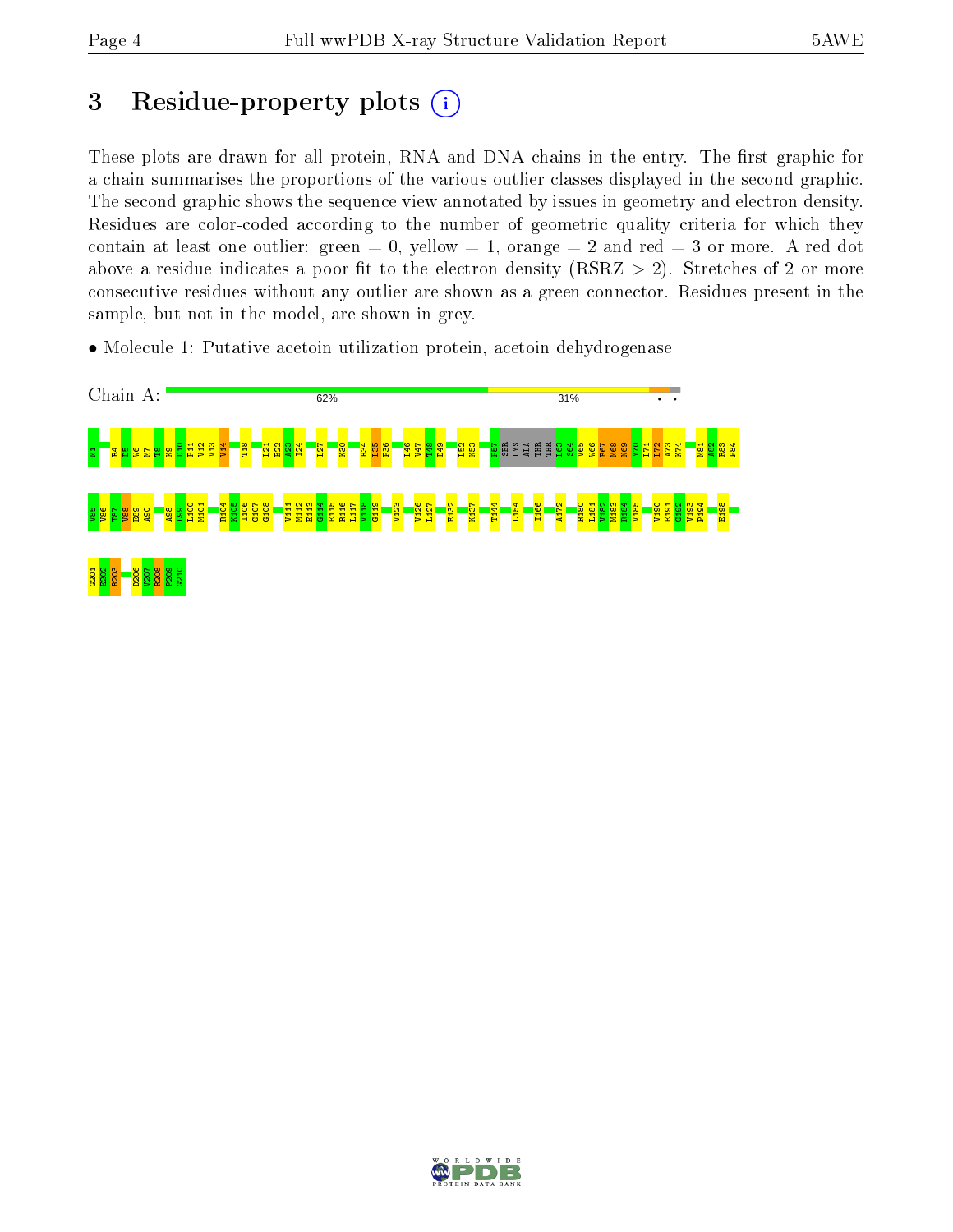# 4 Data and refinement statistics  $(i)$

| Property                                                                | Value                                            | Source     |
|-------------------------------------------------------------------------|--------------------------------------------------|------------|
| Space group                                                             | P 62 2 2                                         | Depositor  |
| Cell constants                                                          | $90.80\text{\AA}$<br>$90.80{\rm \AA}$<br>89.75Å  | Depositor  |
| a, b, c, $\alpha$ , $\beta$ , $\gamma$                                  | $90.00^{\circ}$ $90.00^{\circ}$ $120.00^{\circ}$ |            |
| Resolution $(A)$                                                        | $40.51 - 2.45$                                   | Depositor  |
|                                                                         | 40.51<br>$-2.45$                                 | <b>EDS</b> |
| % Data completeness                                                     | $96.9(40.51-2.45)$                               | Depositor  |
| (in resolution range)                                                   | $98.0(40.51-2.45)$                               | <b>EDS</b> |
| $R_{merge}$                                                             | 0.10                                             | Depositor  |
| $\mathrm{R}_{sym}$                                                      | (Not available)                                  | Depositor  |
| $\langle I/\sigma(I) \rangle^{-1}$                                      | 4.10 (at $2.45\text{\AA}$ )                      | Xtriage    |
| Refinement program                                                      | <b>CNS 1.3</b>                                   | Depositor  |
|                                                                         | $0.214$ , $0.261$                                | Depositor  |
| $R, R_{free}$                                                           | $0.225$ ,<br>0.276                               | DCC        |
| $R_{free}$ test set                                                     | $1466$ reflections $(9.72\%)$                    | wwPDB-VP   |
| Wilson B-factor $(A^2)$                                                 | 32.7                                             | Xtriage    |
| Anisotropy                                                              | 0.542                                            | Xtriage    |
| Bulk solvent $k_{sol}(\mathrm{e}/\mathrm{A}^3),\,B_{sol}(\mathrm{A}^2)$ | $0.35$ , 57.6                                    | <b>EDS</b> |
| L-test for twinning <sup>2</sup>                                        | $< L >$ = 0.49, $< L^2 >$ = 0.32                 | Xtriage    |
| Estimated twinning fraction                                             | No twinning to report.                           | Xtriage    |
| $F_o, F_c$ correlation                                                  | 0.93                                             | <b>EDS</b> |
| Total number of atoms                                                   | 1612                                             | wwPDB-VP   |
| Average B, all atoms $(A^2)$                                            | 35.0                                             | wwPDB-VP   |

Xtriage's analysis on translational NCS is as follows: The largest off-origin peak in the Patterson function is  $5.34\%$  of the height of the origin peak. No significant pseudotranslation is detected.

<sup>&</sup>lt;sup>2</sup>Theoretical values of  $\langle |L| \rangle$ ,  $\langle L^2 \rangle$  for acentric reflections are 0.5, 0.333 respectively for untwinned datasets, and 0.375, 0.2 for perfectly twinned datasets.



<span id="page-4-1"></span><span id="page-4-0"></span><sup>1</sup> Intensities estimated from amplitudes.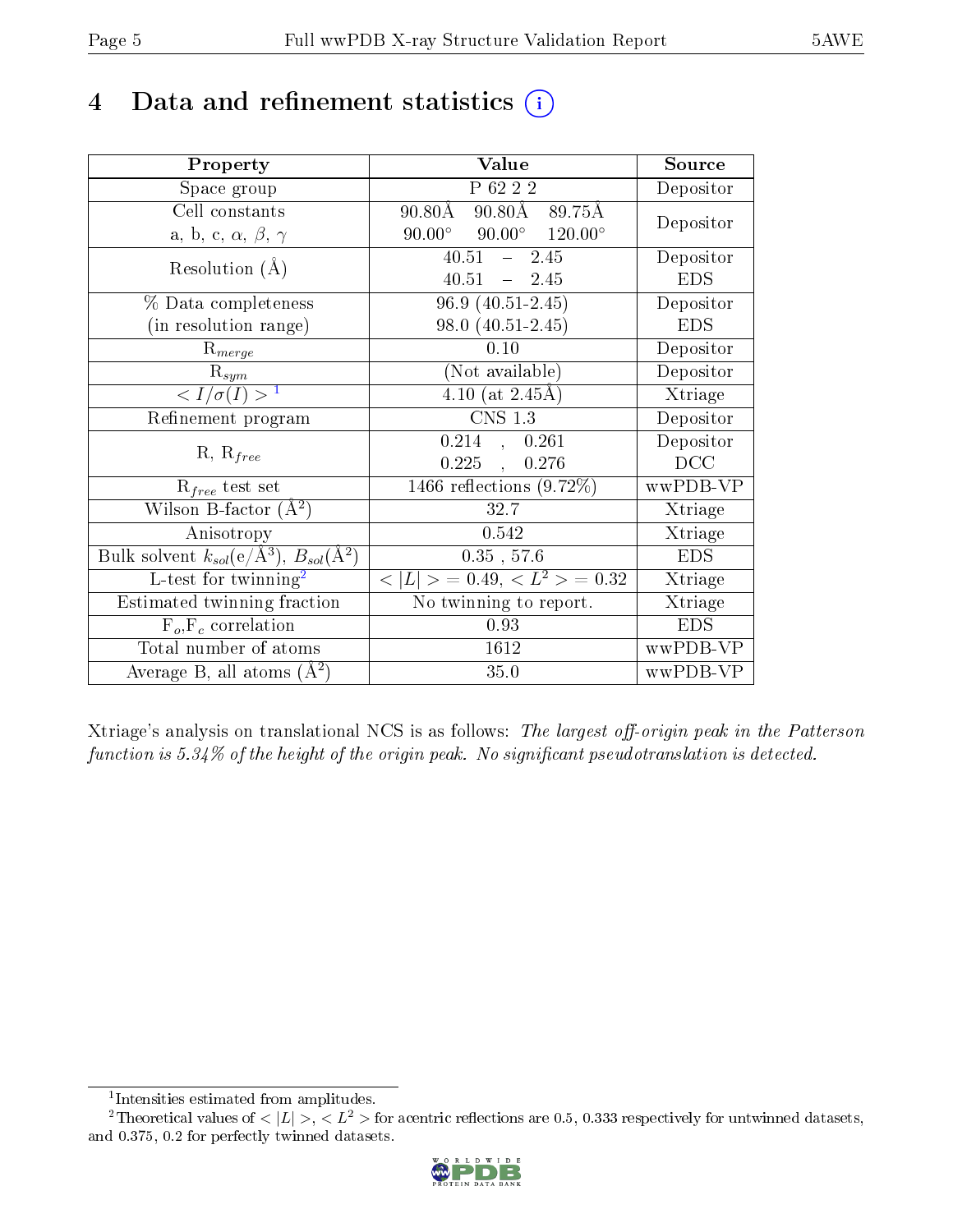# 5 Model quality  $(i)$

# 5.1 Standard geometry  $(i)$

The Z score for a bond length (or angle) is the number of standard deviations the observed value is removed from the expected value. A bond length (or angle) with  $|Z| > 5$  is considered an outlier worth inspection. RMSZ is the root-mean-square of all Z scores of the bond lengths (or angles).

| Mol | Chain |      | <b>Bond lengths</b>             | Bond angles |        |
|-----|-------|------|---------------------------------|-------------|--------|
|     |       |      | RMSZ $ #Z  > 5$ RMSZ $ #Z  > 5$ |             |        |
|     |       | 0.53 | 0/1572                          | 0.55        | 0/2118 |

There are no bond length outliers.

There are no bond angle outliers.

There are no chirality outliers.

There are no planarity outliers.

## 5.2 Too-close contacts  $\overline{()}$

In the following table, the Non-H and H(model) columns list the number of non-hydrogen atoms and hydrogen atoms in the chain respectively. The H(added) column lists the number of hydrogen atoms added and optimized by MolProbity. The Clashes column lists the number of clashes within the asymmetric unit, whereas Symm-Clashes lists symmetry related clashes.

| Mol |      |     | Chain   Non-H   H(model)   H(added)   Clashes   Symm-Clashes |
|-----|------|-----|--------------------------------------------------------------|
|     | 1559 |     |                                                              |
|     |      |     |                                                              |
|     | 1619 | 665 |                                                              |

The all-atom clashscore is defined as the number of clashes found per 1000 atoms (including hydrogen atoms). The all-atom clashscore for this structure is 19.

All (61) close contacts within the same asymmetric unit are listed below, sorted by their clash magnitude.

| Atom-1           | Atom-2           | Interatomic<br>distance $(\AA)$ | Clash<br>overlap $(A)$ |
|------------------|------------------|---------------------------------|------------------------|
| 1:A:203:ARG:HH11 | 1: A:203:ARG:HG2 | 1.16                            | $1.05\,$               |
| 1: A:203:ARG:CG  | 1:A:203:ARG:HH11 | 1.86                            | 0.88                   |
| 1:A:203:ARG:NH1  | 1:A:203:ARG:HG2  | 1.84                            | 0.82                   |
| 1: A:69: ASN: HA | 1:A:72:LEU:HD12  | 1 62                            | N 80                   |

Continued on next page...

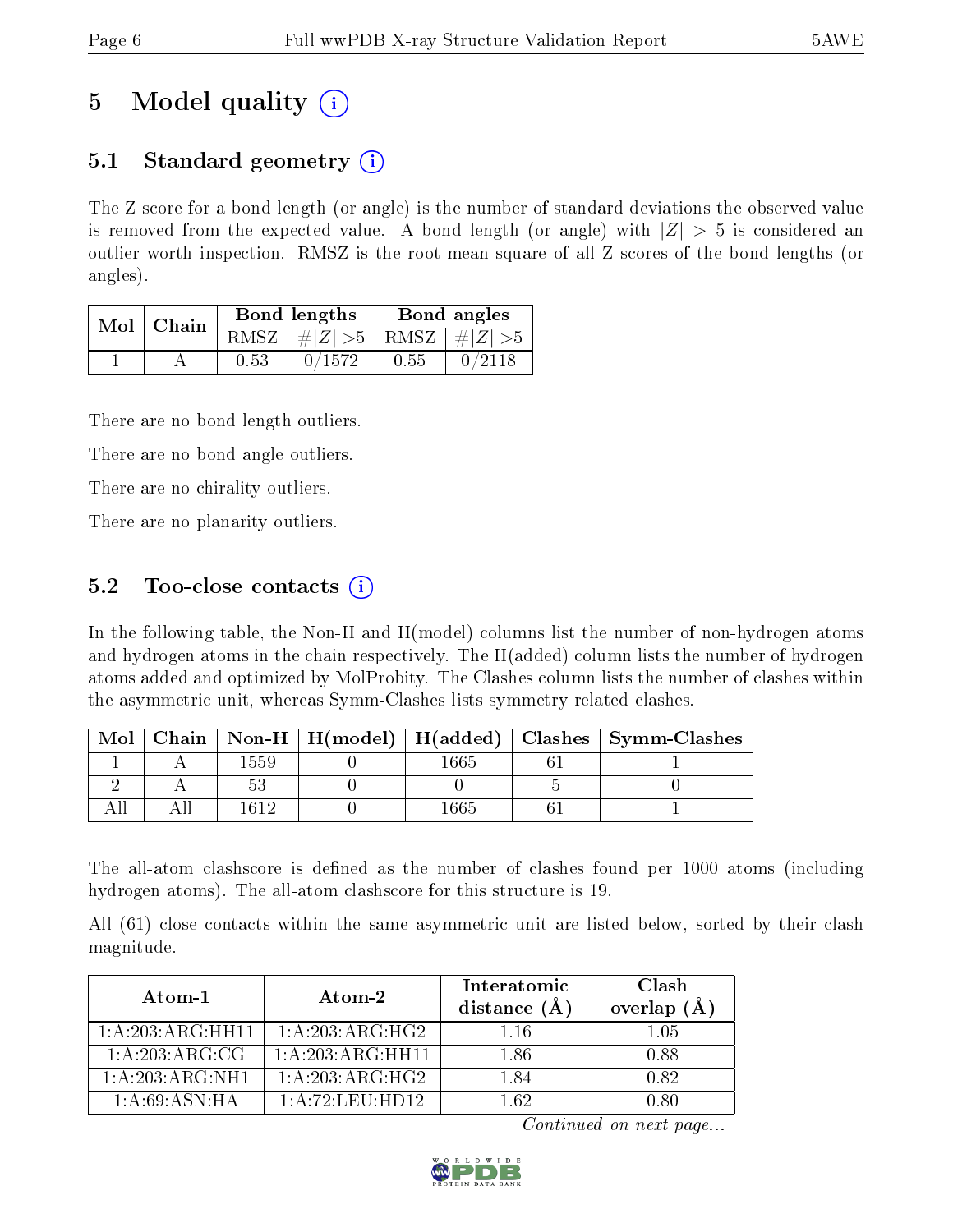| сонинией јтот ртеvиоиз раде     |                           | Interatomic       | Clash         |
|---------------------------------|---------------------------|-------------------|---------------|
| Atom-1                          | Atom-2                    | distance $(\AA)$  | overlap $(A)$ |
| 1: A: 166: ILE: HG12            | 1: A:183:MSE:HE2          | 1.67              | 0.74          |
| 1: A:88: VAL:HG13               | 1:A:100:LEU:CD1           | $\overline{2.24}$ | 0.68          |
| 1: A: 106: ILE: HG22            | 1: A: 108: GLY: H         | 1.62              | 0.65          |
| 1: A:11: PRO:HD3                | 1: A:119: GLY:HA2         | 1.80              | 0.64          |
| 1:A:27:LEU:HG                   | 1:A:35:LEU:HD22           | 1.81              | 0.63          |
| 1:A:21:LEU:HG                   | 2:A:303:HOH:O             | 1.99              | 0.62          |
| 1: A:101: MSE: HE1              | 1:A:123:VAL:HA            | 1.82              | 0.61          |
| 1: A:83: ARG:HB2                | 1: A:84: PRO:HA           | 1.84              | 0.60          |
| 1:A:185:VAL:HG23                | 1:A:190:VAL:HG23          | 1.86              | 0.57          |
| 1:A:172:ALA:HB3                 | 1: A:180:ARG:HG2          | 1.87              | 0.57          |
| $1: A:166: ILE: \overline{CG1}$ | 1: A:183:MSE:HE2          | 2.36              | 0.56          |
| 1: A:36: PRO:HA                 | 1:A:46:LEU:HD23           | 1.88              | 0.55          |
| 1: A:34: ARG:CD                 | 1:A:108:GLY:HA3           | 2.39              | 0.52          |
| 1:A:27:LEU:CG                   | 1:A:35:LEU:HD22           | 2.39              | 0.52          |
| 1:A:ARG:HG2                     | 1: A:90:ALA:HB1           | 1.91              | 0.51          |
| 1:A:13:VAL:HG12                 | 1:A:36:PRO:HG2            | 1.93              | 0.51          |
| 1:A:208:ARG:HB3                 | 1:A:208:ARG:HH21          | 1.77              | 0.49          |
| 1: A: 191: GLU: CD              | 1:A:191:GLU:H             | 2.15              | 0.49          |
| 1: A:67:GLU:O                   | 1:A:71:LEU:HG             | 2.13              | 0.49          |
| 1:A:185:VAL:HG23                | 1: A:190: VAL: CG2        | 2.43              | 0.49          |
| 1:A:24:ILE:HG23                 | 1: A: 53: LYS: HE3        | $\overline{1}.95$ | 0.49          |
| 1:A:88:VAL:HG13                 | 1:A:100:LEU:HD12          | 1.94              | 0.48          |
| 1: A:89: GLU:CD                 | 1:A:89:GLU:H              | 2.17              | 0.48          |
| 1:A:ARG:HG3                     | 1:A:90:ALA:O              | 2.14              | 0.47          |
| 1: A:46: LEU:HD22               | 1:A:47:VAL:H              | 1.79              | 0.47          |
| 1: A:65:VAL:O                   | 1: A:69: ASN:HB2          | 2.16              | 0.46          |
| 1: A: 112: MSE: HE3             | 1:A:116:ARG:O             | 2.16              | 0.45          |
| 1:A:193:VAL:HB                  | 1:A:194:PRO:HD3           | 1.97              | 0.45          |
| 1: A:203:ARG:CG                 | 1:A:203:ARG:NH1           | 2.56              | 0.45          |
| 1:A:12:VAL:HG21                 | 1:A:30:LYS:HD3            | 1.98              | 0.45          |
| $1:A:116:AR\overline{G:HG2}$    | 1:A:117:LEU:N             | 2.31              | 0.45          |
| 1: A:68: MSE:O                  | 1:A:72:LEU:HG             | 2.17              | 0.45          |
| 1: A:6:TRP:HH2                  | 1:A:132:GLU:OE2           | 2.01              | 0.44          |
| 1: A:86: VAL:HG23               | $1:A:86:\overline{VAL}:O$ | 2.17              | 0.44          |
| 1: A:21:LEU:HD11                | 2: A:302: HOH:O           | 2.18              | 0.44          |
| 1:A:49:ASP:O                    | 1: A: 53: LYS: HD3        | 2.18              | 0.44          |
| 1: A:86: VAL:HG21               | 1: A: 106: ILE: CD1       | 2.48              | 0.44          |
| 1: A:34: ARG:HD2                | 1:A:108:GLY:HA3           | 1.99              | 0.43          |
| 1: A:86: VAL:HG22               | 2:A:331:HOH:O             | 2.18              | 0.43          |
| 1: A:14:VAL:CG2                 | 1: A:18:THR:HG21          | 2.49              | 0.43          |
| 1:A:144:THR:HA                  | 1:A:181:LEU:O             | 2.18              | 0.43          |

Continued from previous page.

Continued on next page...

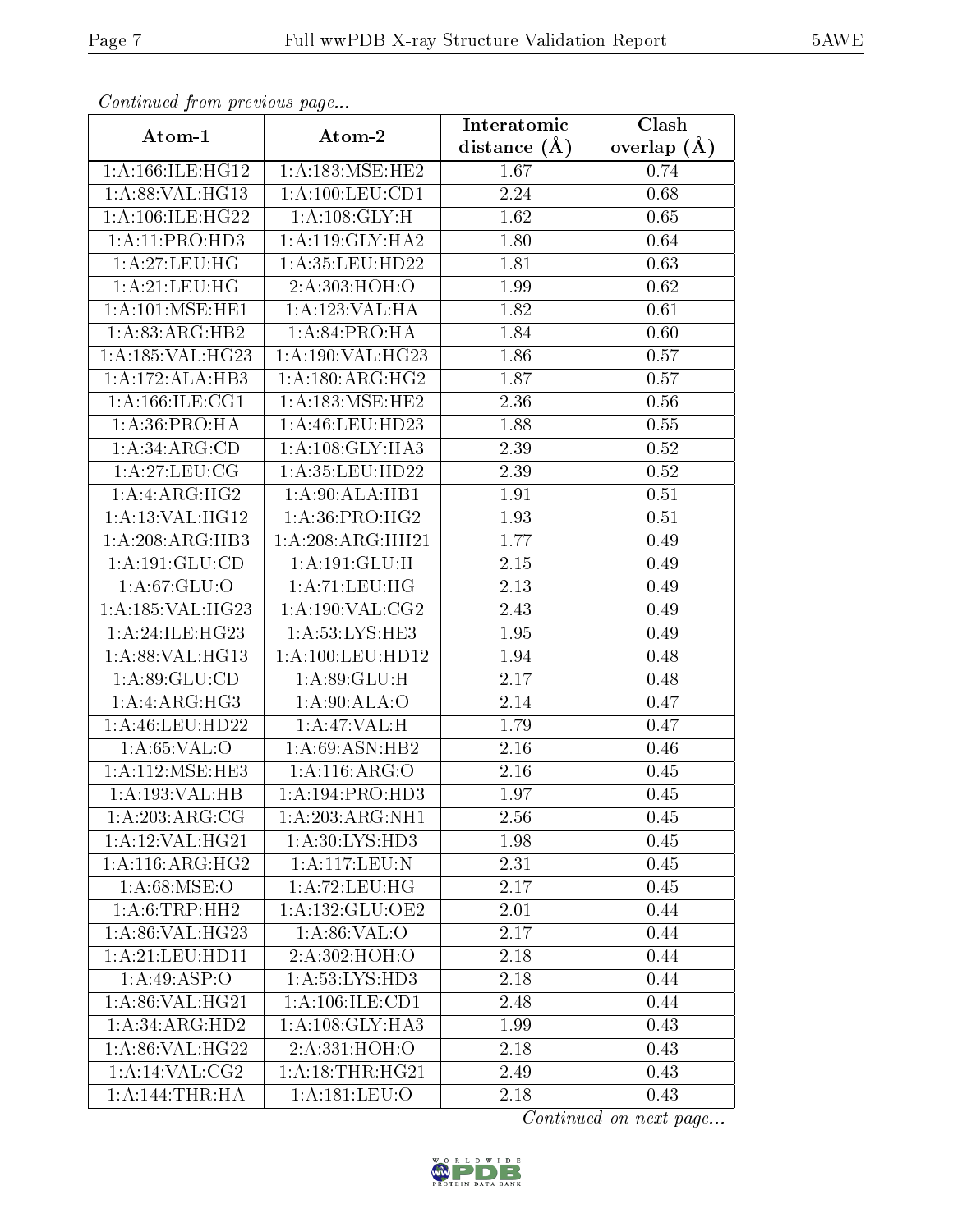|                     |                      | Interatomic    | Clash         |
|---------------------|----------------------|----------------|---------------|
| $Atom-1$            | Atom-2               | distance $(A)$ | overlap $(A)$ |
| 1:A:74:LYS:NZ       | 1: A:74: LYS: CB     | 2.82           | 0.42          |
| 1: A:106: ILE: HG22 | 1: A: 107: GLY: N    | 2.35           | 0.42          |
| 1:A:7:MSE:HE3       | 1: A:9: LYS: HG2     | 1.99           | 0.42          |
| 1: A:127: LEU: HD23 | 1: A: 127: LEU: HA   | 1.90           | 0.42          |
| 1: A: 4: ARG: HH22  | 1: A: 113: GLU: CD   | 2.21           | 0.42          |
| 1: A:69: ASN: HA    | 1:A:72:LEU:CD1       | 2.42           | 0.42          |
| 1: A:154:LEU: C     | 1: A: 154: LEU: HD23 | 2.40           | 0.42          |
| 1: A:98:ALA:HB2     | 1: A:126: VAL:HGI1   | 2.00           | 0.42          |
| 1: A: 198: GLU:O    | 1: A:201: GLY:N      | 2.47           | 0.41          |
| 1: A:208: ARG:HD3   | 2:A:326:HOH:O        | 2.20           | 0.41          |
| 1:A:104:ARG:O       | 1: A:106: ILE: HG13  | 2.21           | 0.41          |
| 1: A:7: MSE:SE      | 1: A: 111: VAL: HG11 | 2.70           | 0.41          |
| 1: A:154:LEU:HD23   | 1:A:154:LEU:O        | 2.20           | 0.41          |
| 1: A: 137: LYS: NZ  | 2:A:305:HOH:O        | 2.54           | 0.41          |
| 1: A:21:LEU:CD2     | 1:A:73:ALA:HA        | 2.51           | 0.40          |
| 1:A:47:VAL:HG12     | 1: A:81: MSE:HA      | 2.03           | 0.40          |

Continued from previous page...

All (1) symmetry-related close contacts are listed below. The label for Atom-2 includes the symmetry operator and encoded unit-cell translations to be applied.

| Atom-1                                                 | Atom-2                     | Interatomic<br>distance $(A)$ | $\operatorname{Clash}$<br>overlap (A) |  |
|--------------------------------------------------------|----------------------------|-------------------------------|---------------------------------------|--|
| $1 \cdot A \cdot 66 \cdot \text{TRP} \cdot \text{CH2}$ | 1: A:66:TRP:CH2[12]<br>555 | - 19                          | 1.08                                  |  |

## 5.3 Torsion angles (i)

#### 5.3.1 Protein backbone (i)

In the following table, the Percentiles column shows the percent Ramachandran outliers of the chain as a percentile score with respect to all X-ray entries followed by that with respect to entries of similar resolution.

The Analysed column shows the number of residues for which the backbone conformation was analysed, and the total number of residues.

| Mol   Chain | Analysed                                |  | Favoured   Allowed   Outliers   Percentiles                  |
|-------------|-----------------------------------------|--|--------------------------------------------------------------|
|             | $201/210$ (96\%)   194 (96\%)   7 (4\%) |  | $\begin{array}{ c c c c c }\n\hline\n100 & 100\n\end{array}$ |

There are no Ramachandran outliers to report.

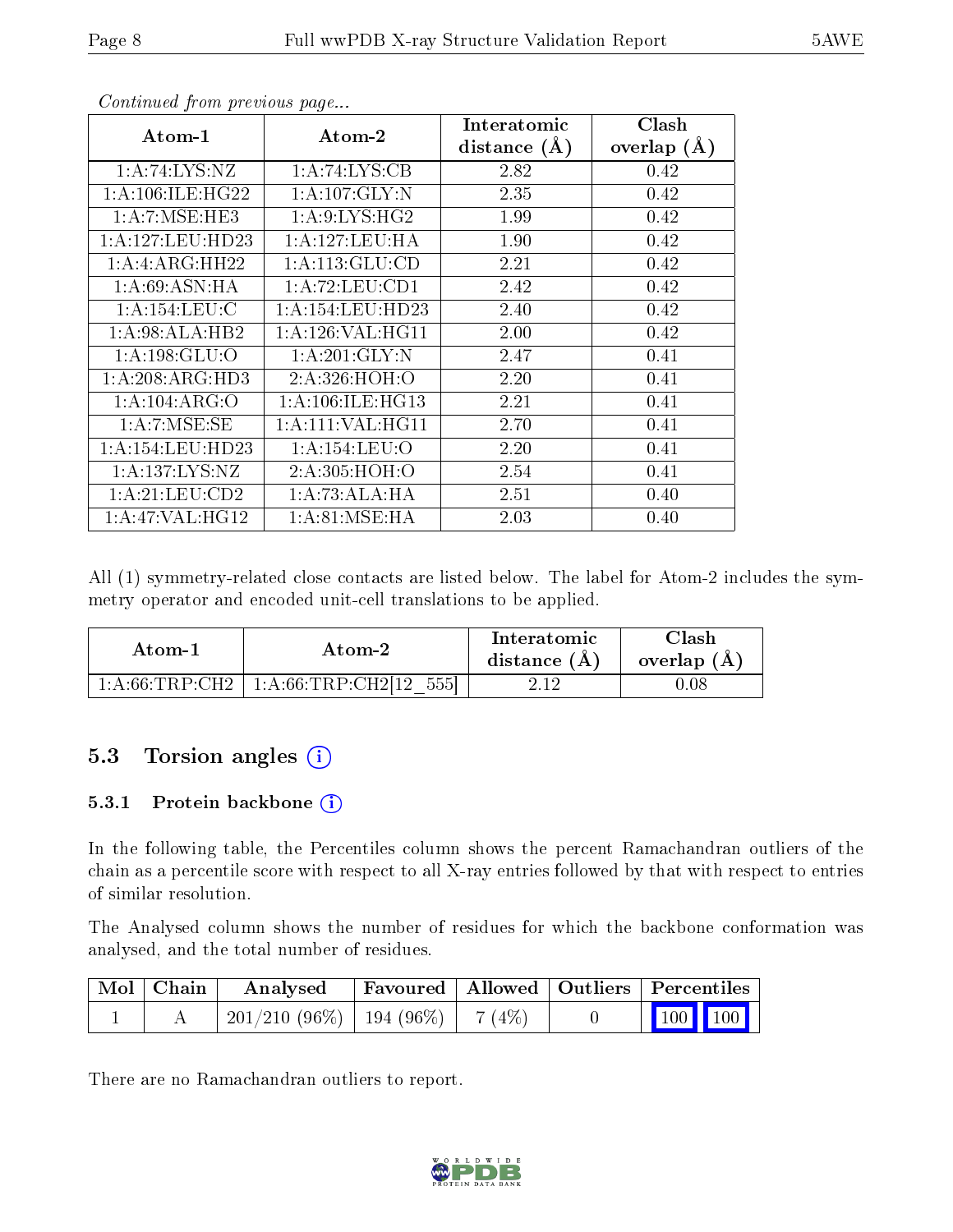#### 5.3.2 Protein sidechains  $(i)$

In the following table, the Percentiles column shows the percent sidechain outliers of the chain as a percentile score with respect to all X-ray entries followed by that with respect to entries of similar resolution.

The Analysed column shows the number of residues for which the sidechain conformation was analysed, and the total number of residues.

| Mol   Chain | Analysed                       |            | $^+$ Rotameric $\mid$ Outliers $\mid$ Percentiles |  |
|-------------|--------------------------------|------------|---------------------------------------------------|--|
|             | $168/162$ (104\%)   155 (92\%) | 13 $(8\%)$ | $13$   15                                         |  |

All (13) residues with a non-rotameric sidechain are listed below:

| Mol          | Chain | Res    | <b>Type</b>                    |
|--------------|-------|--------|--------------------------------|
| $\mathbf{1}$ | A     | 14     | VAL                            |
| 1            | А     | 22     | $\mathrm{GL} \bar{\mathrm{U}}$ |
| $\mathbf{1}$ | A     | 35     | LEU                            |
| $\mathbf{1}$ | А     | 52     | LEU                            |
| $\mathbf{1}$ | А     | $67\,$ | GLU                            |
| 1            | A     | 68     | <b>MSE</b>                     |
| $\mathbf{1}$ | A     | 69     | <b>ASN</b>                     |
| $\mathbf{1}$ | А     | 72     | LEU                            |
| 1            | А     | 88     | <b>VAL</b>                     |
| $\mathbf{1}$ | A     | 115    | GLU                            |
| $\mathbf{1}$ | А     | 203    | ARG                            |
| 1            | А     | 206    | ASP                            |
| 1            | А     | 208    | ${\rm ARG}$                    |

Some sidechains can be flipped to improve hydrogen bonding and reduce clashes. All (1) such sidechains are listed below:

| Mol | Chain | $\pm$ Res $\pm$ | ype |
|-----|-------|-----------------|-----|
|     |       |                 |     |

#### $5.3.3$  RNA  $(i)$

There are no RNA molecules in this entry.

### 5.4 Non-standard residues in protein, DNA, RNA chains  $(i)$

There are no non-standard protein/DNA/RNA residues in this entry.

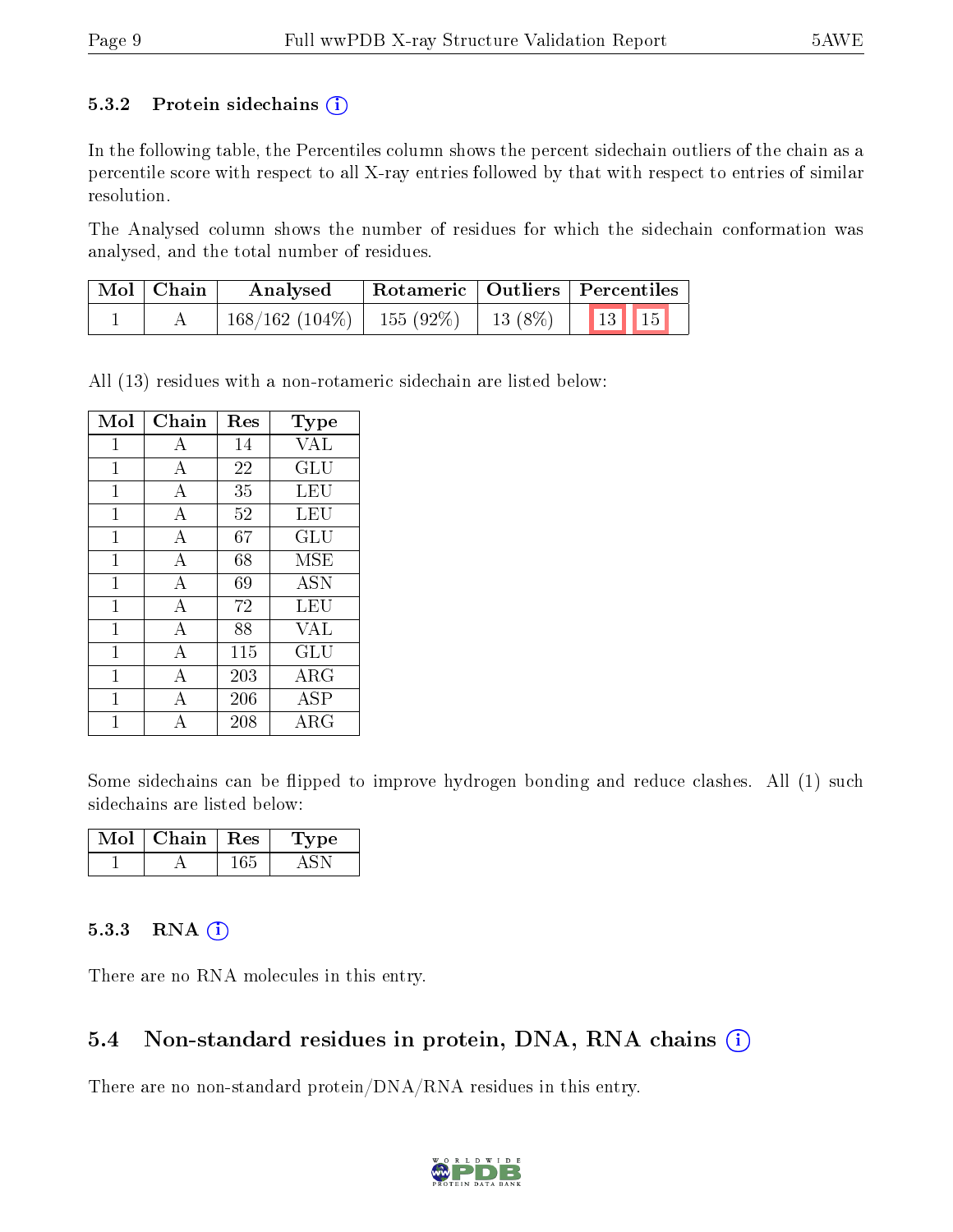### 5.5 Carbohydrates  $(i)$

There are no carbohydrates in this entry.

## 5.6 Ligand geometry  $(i)$

There are no ligands in this entry.

### 5.7 [O](https://www.wwpdb.org/validation/2017/XrayValidationReportHelp#nonstandard_residues_and_ligands)ther polymers  $(i)$

There are no such residues in this entry.

### 5.8 Polymer linkage issues  $(i)$

There are no chain breaks in this entry.